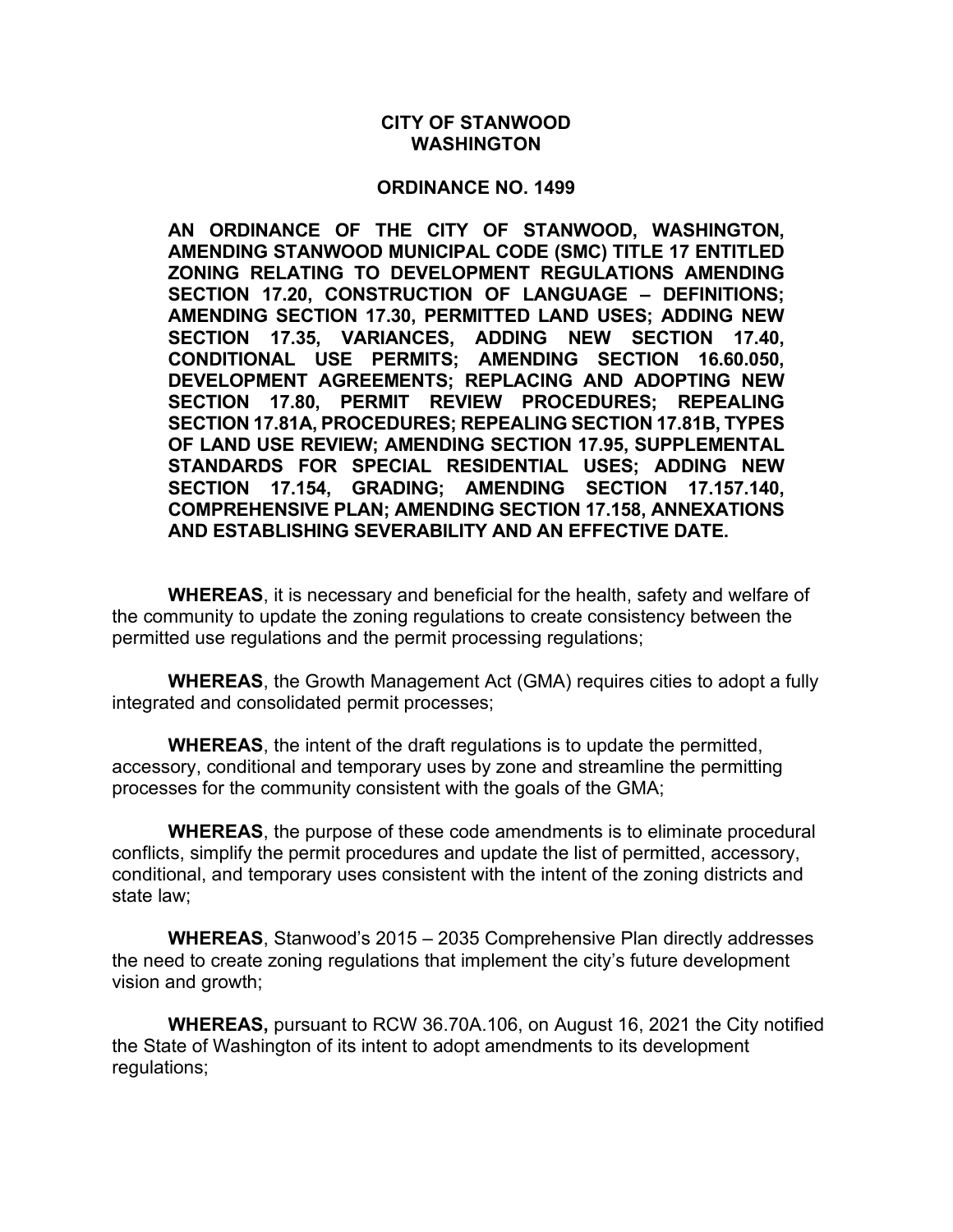**WHEREAS**. the code amendment was circulated for public review on August 17, 2021. One public comment was received and integrated into the draft amendment;

**WHEREAS**, the City of Stanwood SEPA Responsible Official has reviewed the proposed amendments to the Stanwood Municipal Code and issued a Determination of Non-Significance on August 17, 2021;

**WHEREAS,** the Stanwood Planning Commission help a public hearing on the draft ordinance on September 27, 2021 and has recommended that the City Council adopt the ordinance as presented;

**WHEREAS,** the City Council Community Development Committee reviewed the proposed language and amendments set forth in this Ordinance at their October 14, 2021, meeting;

**WHEREAS,** the City Council held their first reading of the draft code amendment on October 28, 2021, their second on November 8, 2021 and third and final reading on November 22, 2021 and accepted public comment; and

**WHEREAS**, the City Council of Stanwood has authority under Title 35A, RCW to adopt plans and regulations related to development and operations within the City of Stanwood; and

## **NOW, THEREFORE, THE CITY COUNCIL OF THE CITY OF STANWOOD, WASHINGTON, DO ORDAIN AS FOLLOWS:**

**Section 1.** Definitions.Stanwood Municipal Code, Chapter 17.20, Construction of Language - Definitions is hereby amended With updated definition as they relate to permitted uses and permitted procedures as provided in Exhibit "A" attached to this ordinance and incorporated herein by reference as if set forth in full.

**Section 2.** Permitted Land Uses. Stanwood Municipal Code, Chapter 17.30, Permitted Land Uses, is amended to read as provided in Exhibit "B" attached to this ordinance and incorporated herein by reference as if set forth in full.

**Section 3.** Variances. New Stanwood Municipal Code, 17.35, Variances is hereby adopted to read as set forth in Attachment "C", incorporated by reference as though fully set forth herein.

**Section 4.** Conditional Use Permits. New Stanwood Municipal Code, 17.40, Conditional Use Permits is hereby adopted to read as set forth in Attachment "D", incorporated by reference as though fully set forth herein.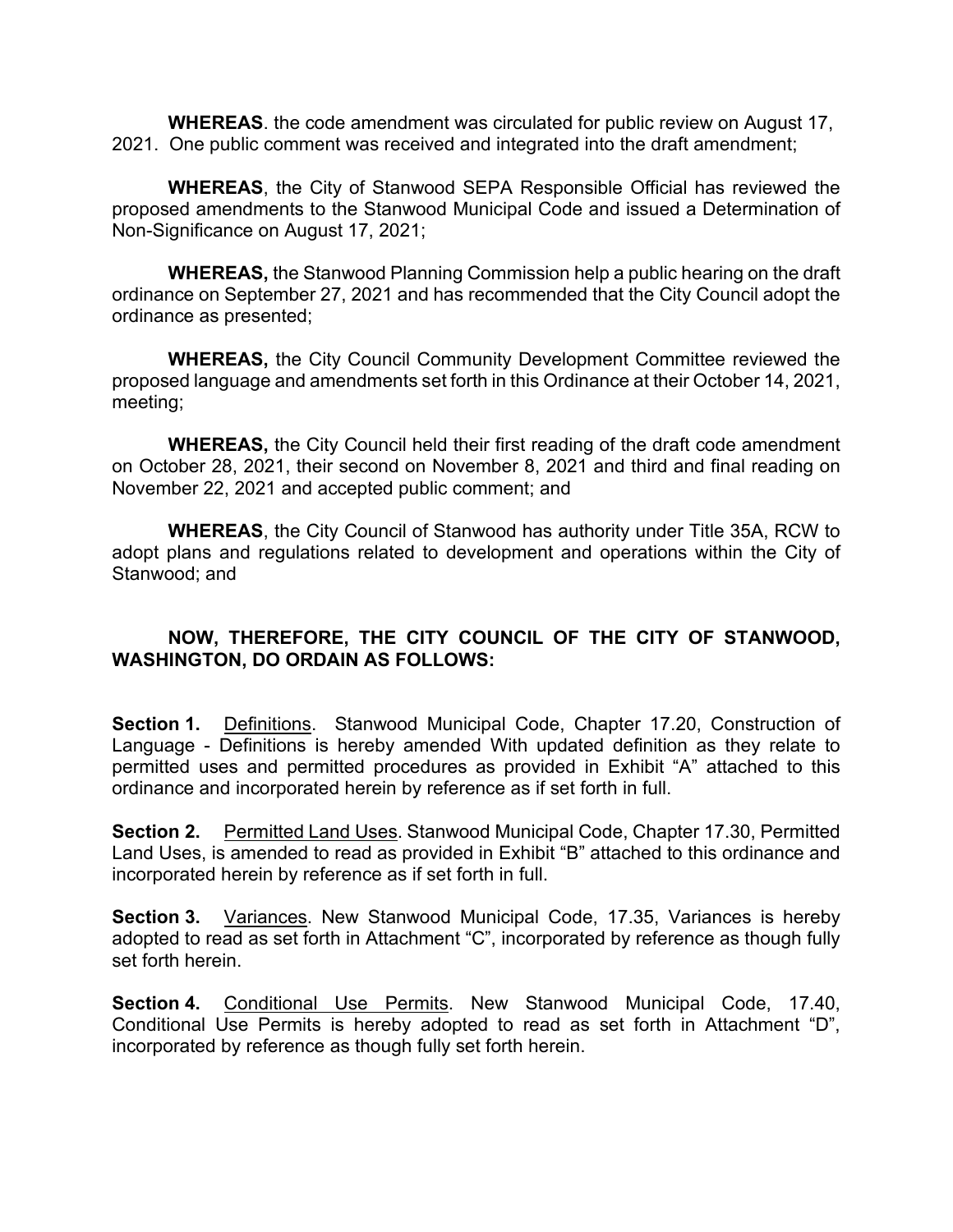**Section 5.** Development Agreements. New Stanwood Municipal Code, 17.60.050, Development Agreements is hereby adopted to read as set forth in Attachment "E", incorporated by reference as though fully set forth herein.

**Section 6.** Permit Review Procedures. Stanwood Municipal Code, Chapter 17.80, Procedures, is repealed in its entirety and replaced with the new SMC 17.80, Permit Review Procedures as provided in Exhibit "F" attached to this ordinance and incorporated herein by reference as if set forth in full.

**Section 7**. Permit Procedures. Stanwood Municipal Code, Chapter 17.81A, Procedures, is repealed in its entirety.

**Section 8**. Types of Land Use Review. Stanwood Municipal Code, Chapter 17.81B, Types of Land Use Review is repealed in its entirety.

**Section 9.** Supplement Standards for Special Residential Uses. Stanwood Municipal Code, 17.95, Supplement Standards for Special Residential Uses, is hereby amended to read as set forth in Attachment "G", incorporated by reference as though fully set forth herein.

**Section 10.** Grading Regulations. New Stanwood Municipal Code, 17.154, Grading Regulations is hereby adopted to read as set forth in Attachment "H", incorporated by reference as though fully set forth herein.

**Section 11.** Comprehensive Plan. New Stanwood Municipal Code, 17.157.140 Concurrent Comprehensive Plan amendment and rezone is hereby adopted to read as set forth in Attachment "I", incorporated by reference as though fully set forth herein.

**Section 12**. Annexations. Stanwood Municipal Code, 17.158, Annexations, is hereby amended to read as set forth in Attachment "J", incorporated by reference as though fully set forth herein.

**Section 13.** Findings of Fact and Conclusions. In support of the code provisions provided in this Ordinance the Stanwood City Council adopts the Findings of Fact and Conclusions attached hereto as Exhibit "K" and incorporated herein by reference and the analysis contained in the Staff Report on the amendments.

**Section 14.** Severability. The various parts, sections and clauses of this ordinance are hereby declared to be severable. If any part, sentence, paragraph, section or clause is adjudged unconstitutional or invalid by a court of competent jurisdiction, the remainder of the Ordinance shall not be affected thereby.

**Section 15.** Authority to Make Necessary Corrections. The City Clerk and the codifiers of this Ordinance are authorized to make necessary corrections to this Ordinance including, but not limited to, the correction of scrivener's clerical errors, references, ordinance numbers, section/subsection numbers and any references thereto.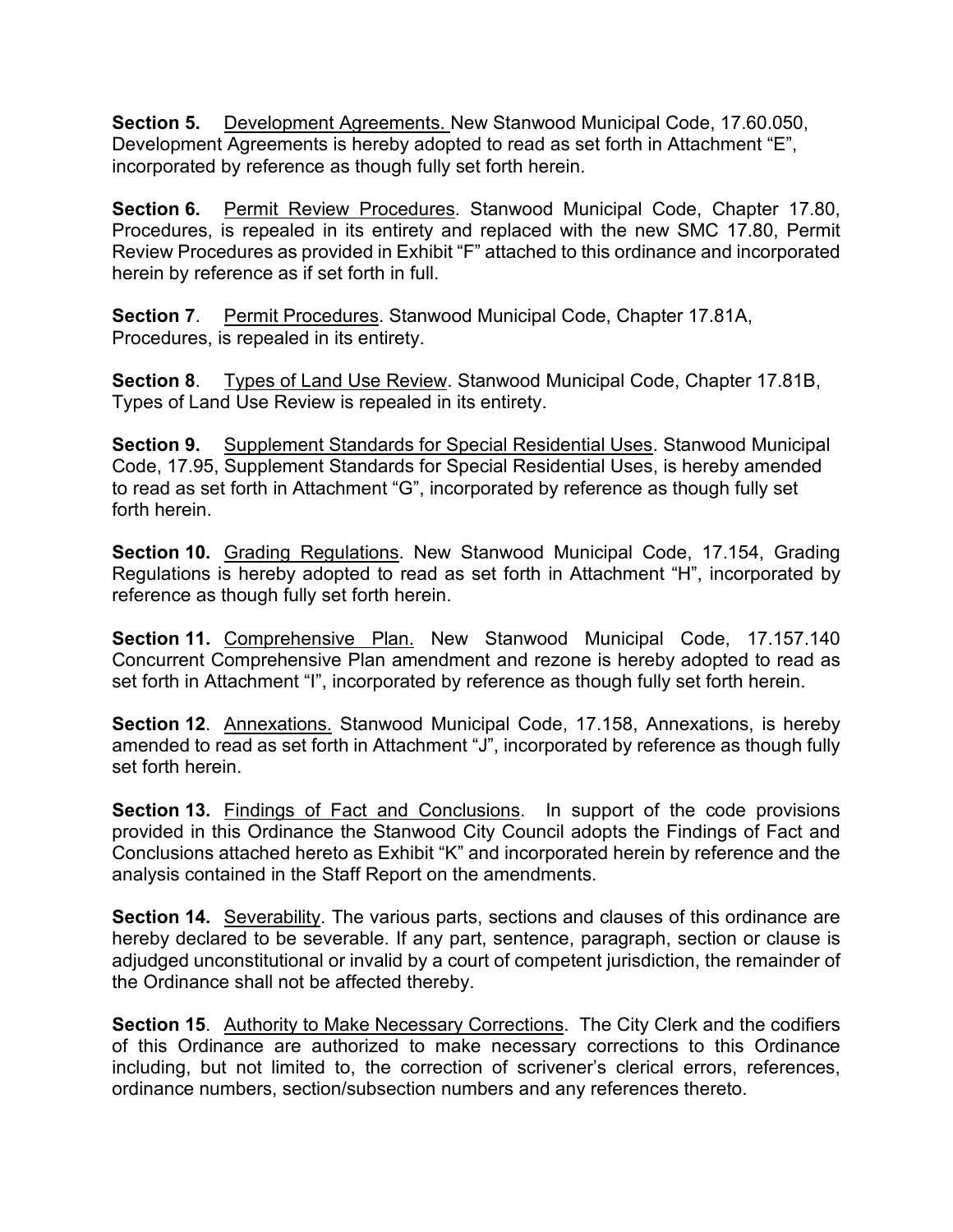**Section 16.** Effective Date. This Ordinance shall take effect five days after its passage and publication as required by law.

**PASSED AND APPROVED** by the Stanwood City Council this 22nd day of November 2021.

CITY OF STANWOOD

Sid Roberts, Mayor Sid Roberts

ATTEST:

By:

David Hammond, City Clerk

APPROVED AS TO FORM:

By: Brett Vinson Brett Vinson, City Attorney Brett Vinson<br>Brett Vinson, City Atto<br>e of Publication:<br>ctive Date:<br>*Brett Vinson (Nov* 23, 2021 23:57 EST)<br>brettv@snohomishlaw.com

Date of Publication: Effective Date:

**Signature:**  $\frac{DFBULV/MIJVI}{Brett Vinson (Nov 23, 2021 23:57 EST)}$ [Brett Vinson](https://na2.documents.adobe.com/verifier?tx=CBJCHBCAABAAO6qJ_Cg9eV_JUs4F_myvrBfpcxMSX9Ff)

**Email:** brettv@snohomishlaw.com

**Signature:** *SU KODerts*<br>[Sid Roberts \(Nov 24, 2021 06:54 PST\)](https://na2.documents.adobe.com/verifier?tx=CBJCHBCAABAAO6qJ_Cg9eV_JUs4F_myvrBfpcxMSX9Ff) Sid Roberts

**Email:** sid.roberts@ci.stanwood.wa.us